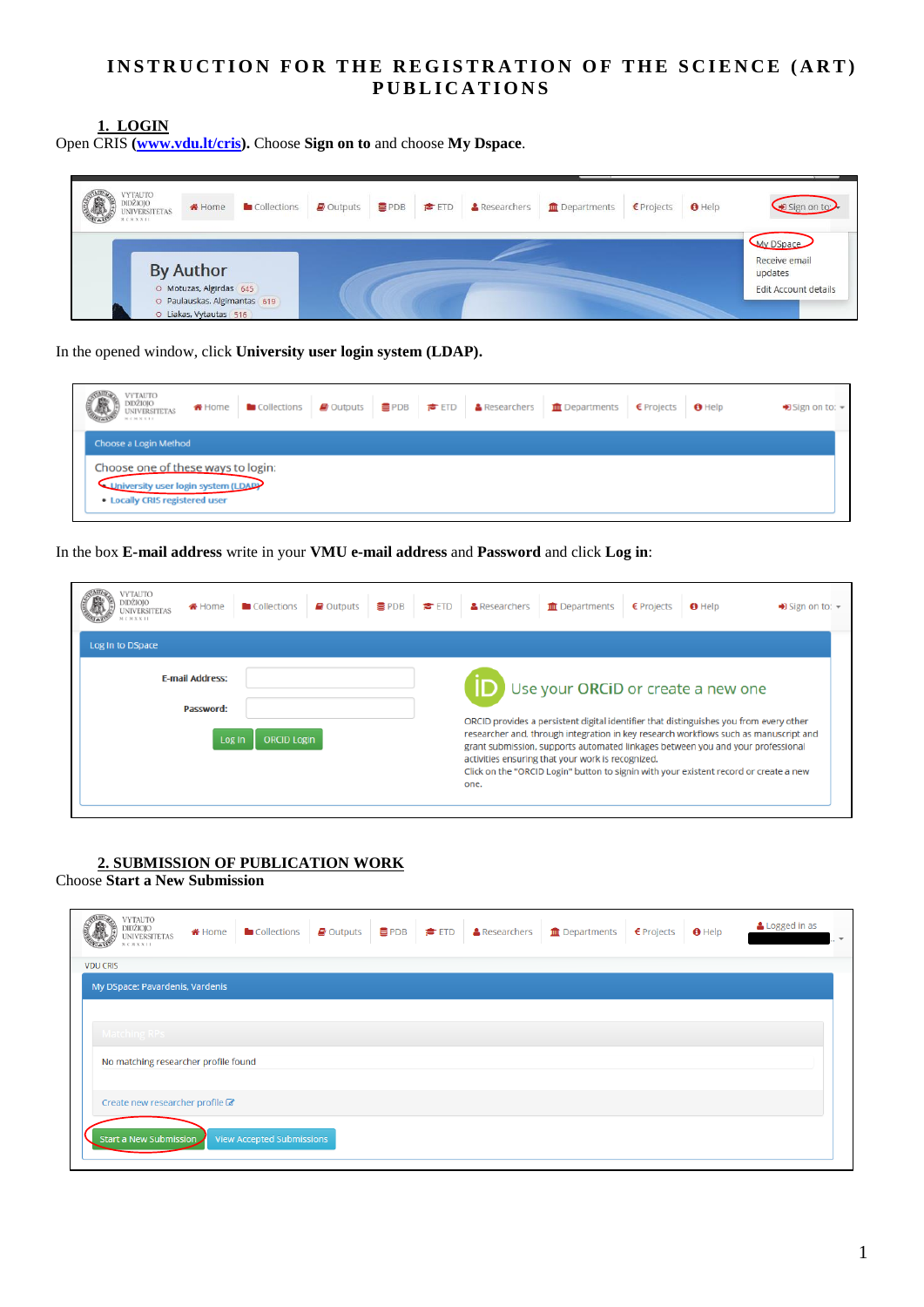| Collection                               | Mokslo (meno) publikacijos registravimas | $\overline{\phantom{0}}$ |
|------------------------------------------|------------------------------------------|--------------------------|
| Go to<br><b>DSpace Home</b><br>My DSpace |                                          | Cancel<br>Next >         |

### **INFORMATION ON SCIENCE (ART) PUBLICATION (METADATA)**

Fill In The Necessary Fields (Marked \*): Write In Your Personal Data (Author's Surname, Name), Publication Title. Choose The Main Research Field Or Branches Of Art. Write In 3–5 Keywords (If They Are Absent In The Publication). Write In The Funding Resource, Notes That Can Be Important To The Librarian. Specify The Indexing Database Or Web Address Of The Publication (If Known). If You Submit A File (Publisher Copyright Policy), Please Select The Access Rights For The Publication In Vmu Research Management System Repositiry.

| Autorius / Author *                                                                                                          | $\alpha$<br>First name(s) + "Jr", e.g. Donald Jr<br>Last name, e.g. Smith                                                                                                                                                                                                                                                                                                                                                                                                                                                                                                                                        |            |
|------------------------------------------------------------------------------------------------------------------------------|------------------------------------------------------------------------------------------------------------------------------------------------------------------------------------------------------------------------------------------------------------------------------------------------------------------------------------------------------------------------------------------------------------------------------------------------------------------------------------------------------------------------------------------------------------------------------------------------------------------|------------|
| Publikacijos antraštė /<br>Title *                                                                                           |                                                                                                                                                                                                                                                                                                                                                                                                                                                                                                                                                                                                                  |            |
| Pagr. mokslo (meno)<br>kryptis / Main branch of<br>science *                                                                 |                                                                                                                                                                                                                                                                                                                                                                                                                                                                                                                                                                                                                  |            |
| Pažymėti laikant CTRL mygtuką                                                                                                |                                                                                                                                                                                                                                                                                                                                                                                                                                                                                                                                                                                                                  |            |
| Papildoma(-os) (iki 2)<br>mokslo (meno)<br>kryptis(-ys) / Additional<br>branch(es) of science<br>Publikacijos rūšis / Type * | Matematika / Mathematics (N001)<br>Fizika / Physics (N002)<br>Chemija / Chemistry (N003)<br>Biochemija / Biochemistry (N004)<br>Geologija / Geology (N005)<br>Fizinė geografija / Physical geography (N006)<br>Paleontologija / Paleontology (N007)<br>Astronomija / Astronomy (N008)<br>Informatika / Informatics (N009)<br>Biologija / Biology (N010)<br>Biofizika / Biophysics (N011)<br>Ekologija ir aplinkotyra / Ecology and environmental sciences (N012)<br>Botanika / Botany (N013)<br>Zoologija / Zoology (N014)<br>Elektros ir elektronikos inžinerija / Electrical and electronic engineering (T001) |            |
| 3-5 reikšminiai žodžiai (jei<br>nėra publikacijoje) /<br>Keywords                                                            | Langelyje kairėje - lietuvių. k, dešinėje - anglų. k. (Naudokite mygtuką "+ Pridėti").                                                                                                                                                                                                                                                                                                                                                                                                                                                                                                                           | + Add More |
| Referuojanti duomenų<br>bazė / Refereed database                                                                             |                                                                                                                                                                                                                                                                                                                                                                                                                                                                                                                                                                                                                  |            |
|                                                                                                                              | Projektas, projekto nr., universitetas ar kt. rėmėjas / Project, project no, university or other sponsor                                                                                                                                                                                                                                                                                                                                                                                                                                                                                                         |            |
| Publikacijos finansavimo<br>šaltinis / Publication<br>funding *                                                              |                                                                                                                                                                                                                                                                                                                                                                                                                                                                                                                                                                                                                  |            |
| Pastabos / Notes                                                                                                             |                                                                                                                                                                                                                                                                                                                                                                                                                                                                                                                                                                                                                  | + Add More |
| Publikacijos failas(-ai) / Publications files                                                                                |                                                                                                                                                                                                                                                                                                                                                                                                                                                                                                                                                                                                                  |            |
| URL adresas / URL<br>address                                                                                                 |                                                                                                                                                                                                                                                                                                                                                                                                                                                                                                                                                                                                                  |            |
| Publikacijos prieigos<br>sąlygos VDU CRIS / Access<br>in VDU CRIS                                                            |                                                                                                                                                                                                                                                                                                                                                                                                                                                                                                                                                                                                                  |            |
| Bendraautorių sutikimas                                                                                                      | Sutinka<br>回                                                                                                                                                                                                                                                                                                                                                                                                                                                                                                                                                                                                     |            |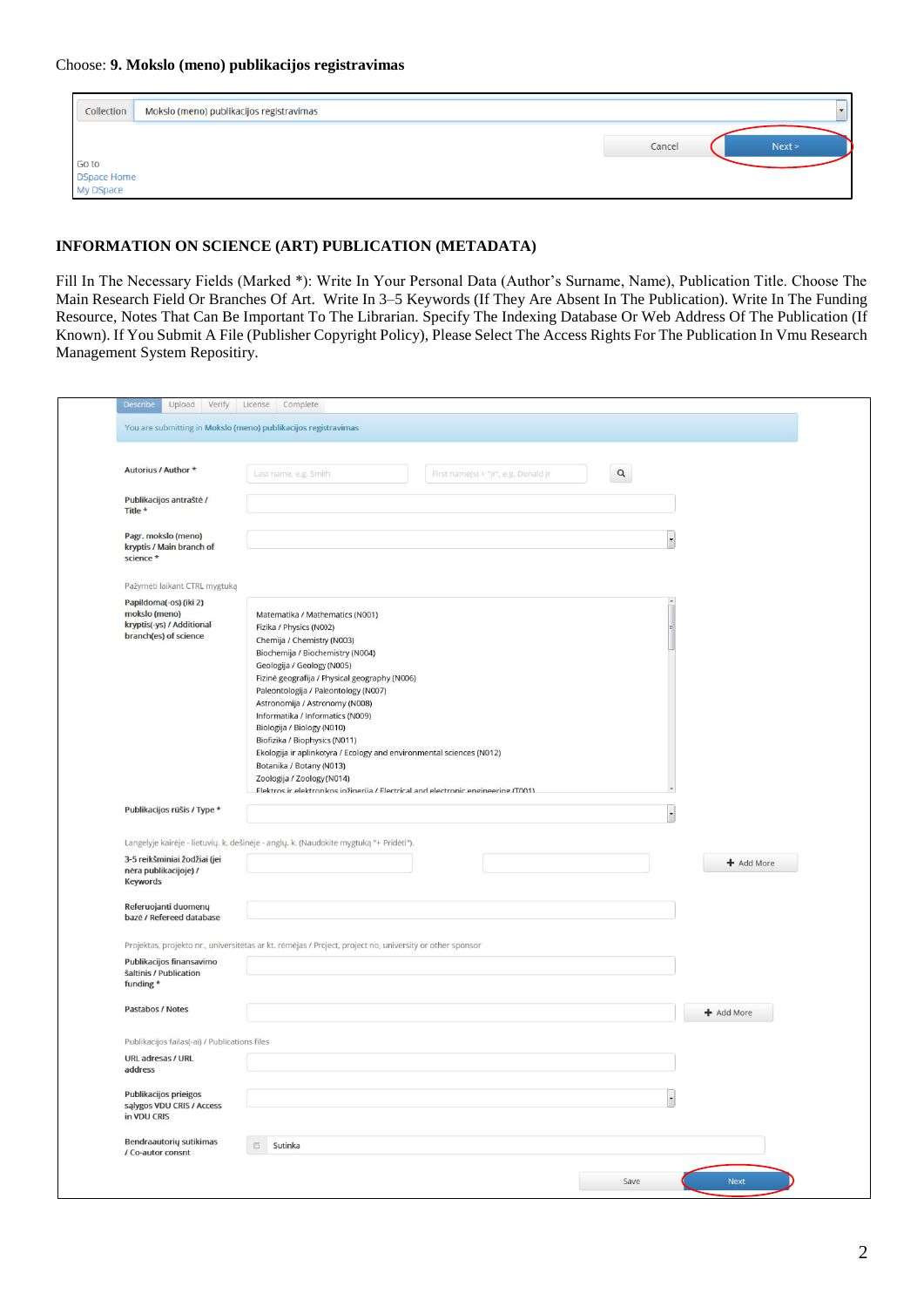### **SUBMISSION OF PUBLICATION WORK FILE**

Submit ETD work file in Adobe System PDF format (version 1.4 or later). If you don't have a file, skip this step File is loaded by clicking **Select a file or drag & drop files…**

| <b>Describe</b> | Upload                                                         | Verify | License | Complete |                                    |      |                    |        |  |  |
|-----------------|----------------------------------------------------------------|--------|---------|----------|------------------------------------|------|--------------------|--------|--|--|
|                 | You are submitting in Mokslo (meno) publikacijos registravimas |        |         |          |                                    |      |                    |        |  |  |
|                 |                                                                |        |         |          |                                    |      |                    |        |  |  |
|                 |                                                                |        |         |          |                                    |      |                    |        |  |  |
|                 |                                                                |        |         |          |                                    |      |                    |        |  |  |
|                 |                                                                |        |         |          | $\bigodot$                         |      |                    |        |  |  |
|                 |                                                                |        |         |          |                                    |      |                    |        |  |  |
|                 |                                                                |        |         |          | Select a file or drag & drop files |      |                    |        |  |  |
|                 |                                                                |        |         |          |                                    |      |                    |        |  |  |
|                 |                                                                |        |         |          |                                    |      |                    |        |  |  |
|                 |                                                                |        |         |          |                                    |      |                    |        |  |  |
|                 |                                                                |        |         |          |                                    |      |                    |        |  |  |
|                 |                                                                |        |         |          | Previous                           | Save | Skip file upload > | Next > |  |  |

You will see the file information. You can specify dates for accessing the publication file.

| <b>Describe</b>                      | Upload                                                         | Verify | License                    | Complete |                 |             |                    |                    |                    |                       |                        |
|--------------------------------------|----------------------------------------------------------------|--------|----------------------------|----------|-----------------|-------------|--------------------|--------------------|--------------------|-----------------------|------------------------|
|                                      | You are submitting in Mokslo (meno) publikacijos registravimas |        |                            |          |                 |             |                    |                    |                    |                       |                        |
|                                      |                                                                |        |                            |          |                 |             |                    |                    |                    |                       |                        |
| File Uploaded Successfully           |                                                                |        |                            |          |                 |             |                    |                    |                    |                       |                        |
| Your file was successfully uploaded. |                                                                |        |                            |          |                 |             |                    |                    |                    |                       |                        |
| Primary<br>bitstream                 | File                                                           |        |                            |          |                 | <b>Size</b> | <b>Description</b> |                    | <b>File Format</b> |                       | <b>Access Settings</b> |
| $\circledcirc$                       |                                                                |        | vardenis_pavardenis_md.pdf |          | <b>m</b> Remove | 32622 bytes | None               | $\triangle$ Change | Adobe PDF (known)  | $\blacksquare$ Change | $\triangle$ Change     |
|                                      | <b>Add Another File</b>                                        |        |                            |          |                 |             |                    |                    |                    |                       |                        |
|                                      |                                                                |        |                            |          |                 |             |                    | Previous           | Save               |                       | Next >                 |

| <b>Edit Bitstream Access</b>                                                      |                                                                                                                                                                                                                                                                                                                                                                                                                                                                                                                                                                                                                                                                                                                                       |
|-----------------------------------------------------------------------------------|---------------------------------------------------------------------------------------------------------------------------------------------------------------------------------------------------------------------------------------------------------------------------------------------------------------------------------------------------------------------------------------------------------------------------------------------------------------------------------------------------------------------------------------------------------------------------------------------------------------------------------------------------------------------------------------------------------------------------------------|
| <b>Embargo Date:</b>                                                              | If you chose "ETD work is freely accessible on the internet", write the date of the defence of the work;<br>If you chose "ETD work is accessible only on the University intranet" or "ETD work is not publicly accessible",<br>indicate embargo* end date, after which the work becomes freely accessible (maximum embargo term - 5 years).<br>*Embargo – Temporary prohibition period set by the author until which public access to work is limited. The<br>maximum applicable embargo period to ETD work is 5 years (60 months). To renew the embargo term, contact the<br>Science Management System Administrator indicating the reason. The University encourages authors to publish<br>works freely accessible on the internet. |
|                                                                                   |                                                                                                                                                                                                                                                                                                                                                                                                                                                                                                                                                                                                                                                                                                                                       |
|                                                                                   |                                                                                                                                                                                                                                                                                                                                                                                                                                                                                                                                                                                                                                                                                                                                       |
| Reason:<br>The reason for the embargo, typically for internal use only. Optional. |                                                                                                                                                                                                                                                                                                                                                                                                                                                                                                                                                                                                                                                                                                                                       |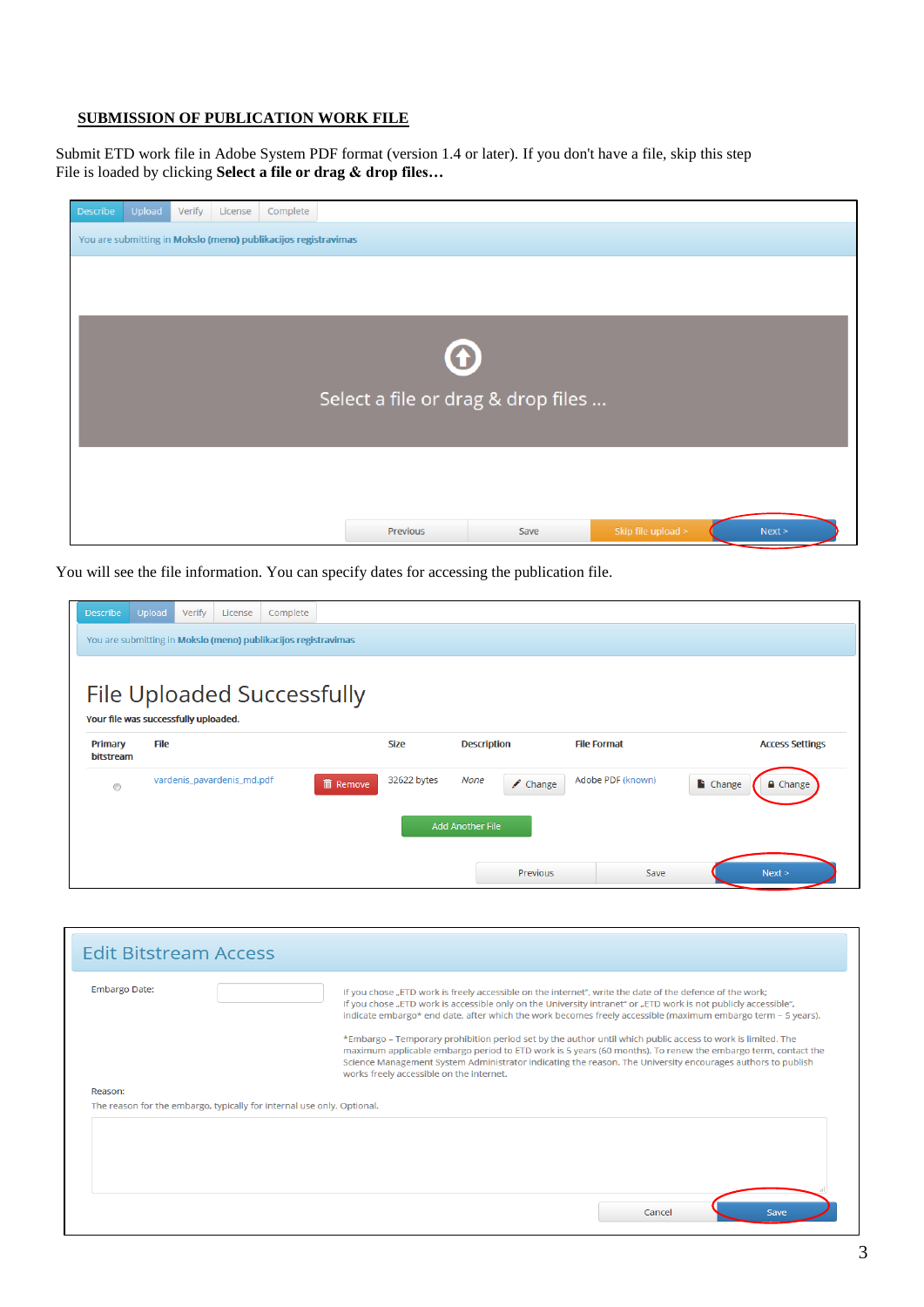### **PREVIEW OF LOADED INFORMATION**

Please preview whether you submitted the data and publication work correctly. If you need correction, click on the necessary step button **Previous**. If the data are correct click on **Next**

| <b>Describe</b><br>Verify<br>Upload<br>License<br>Complete                                                                                                                                                                        |                                                            |                 |      |                      |
|-----------------------------------------------------------------------------------------------------------------------------------------------------------------------------------------------------------------------------------|------------------------------------------------------------|-----------------|------|----------------------|
| You are submitting in Mokslo (meno) publikacijos registravimas                                                                                                                                                                    |                                                            |                 |      |                      |
|                                                                                                                                                                                                                                   |                                                            |                 |      |                      |
|                                                                                                                                                                                                                                   |                                                            |                 |      |                      |
| <b>Verify Submission</b>                                                                                                                                                                                                          |                                                            |                 |      |                      |
|                                                                                                                                                                                                                                   |                                                            |                 |      |                      |
| Please spend a few minutes to examine what you've just submitted below. If anything is wrong, please go back and correct it by using the buttons next to the error, or by clicking<br>on the progress bar at the top of the page. |                                                            |                 |      |                      |
|                                                                                                                                                                                                                                   |                                                            |                 |      |                      |
| Autorius / Author                                                                                                                                                                                                                 | Laimaitė, Laima                                            |                 |      | Edit                 |
| Publikacijos antraštė / Title<br>Pagr. mokslo (meno) kryptis / Main branch of<br>science                                                                                                                                          | Bandomoji publikacija<br>Filosofija (H001) / Philosophy    |                 |      |                      |
| Papildoma(-os) (iki 2) mokslo (meno)<br>kryptis(-ys) / Additional branch(es) of science                                                                                                                                           | Teologija (H002) / Theology                                |                 |      |                      |
| Publikacijos rūšis / Type                                                                                                                                                                                                         | Vadovėlis (K2a) / Textbook                                 |                 |      |                      |
| 3-5 reikšminiai žodžiai (jei nėra publikacijoje) /<br>Keywords                                                                                                                                                                    | None                                                       |                 |      |                      |
| Duomenų bazė (jei žinoma) ar interneto<br>adresas / Database indexing publication (if                                                                                                                                             | None                                                       |                 |      |                      |
| known) or internet address                                                                                                                                                                                                        |                                                            |                 |      |                      |
| Publikacijos finansavimo šaltinis / Publication                                                                                                                                                                                   | <b>Universitetas</b>                                       |                 |      |                      |
| funding source                                                                                                                                                                                                                    |                                                            |                 |      |                      |
| Pastabos / Notes                                                                                                                                                                                                                  | None                                                       |                 |      |                      |
| Prieigos sąlygos VDU CRIS talpykloje (jei<br>pateikiama visatekstė publikacija) / Access in<br>VDU CRIS ( if full-text)                                                                                                           | Néra teisés archyvuoti                                     |                 |      |                      |
| Ar bendraautoriai sutinka su prieigos                                                                                                                                                                                             | None                                                       |                 |      |                      |
| sąlygomis / Co-author consent to access                                                                                                                                                                                           |                                                            |                 |      |                      |
| Licencinė sutartis su autoriumi / Licence<br>agreement with author                                                                                                                                                                | Nereikalinga                                               |                 |      |                      |
| <b>Uploaded Files:</b>                                                                                                                                                                                                            | vardenis_pavardenis_md.pdf - Adobe PDF (Known)   0,0000000 |                 |      | Add or Remove a File |
|                                                                                                                                                                                                                                   |                                                            |                 |      |                      |
|                                                                                                                                                                                                                                   |                                                            | <b>Previous</b> | Save | <b>Next</b>          |

### **CREATIVE COMMONS (CC) LICENSE ASSIGNMENT**

If the file of the submitted publication has the status "freely available on the Internet", you can select the CC license and specify the terms of use for the publication on the Internet. If it is not relevant, skip this step.

| Upload<br><b>Describe</b>                                                                                                                                                                        | Verify<br>License<br>Complete<br>You are submitting in Mokslo (meno) publikacijos registravimas |                 |      |        |  |  |  |  |  |
|--------------------------------------------------------------------------------------------------------------------------------------------------------------------------------------------------|-------------------------------------------------------------------------------------------------|-----------------|------|--------|--|--|--|--|--|
| Submit: Use a Creative Commons License<br>If you wish, you may add a Creative Commons License to your item. Creative Commons licenses govern what people who read your work may then do with it. |                                                                                                 |                 |      |        |  |  |  |  |  |
| <b>License Type</b>                                                                                                                                                                              | Select or modify your license                                                                   |                 |      |        |  |  |  |  |  |
|                                                                                                                                                                                                  |                                                                                                 | <b>Previous</b> | Save | Next > |  |  |  |  |  |